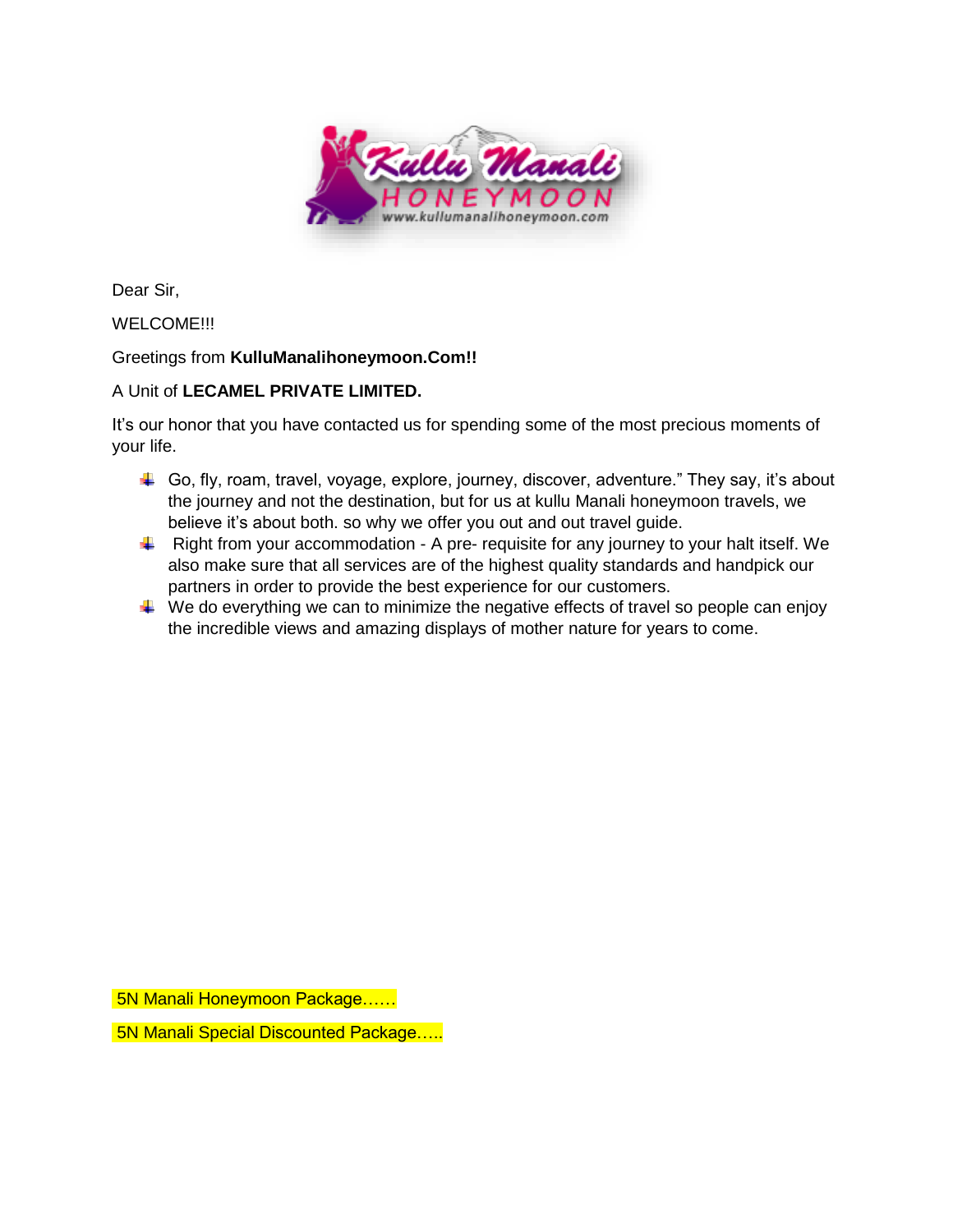

# **Manali Honeymoon Package:**

Manali Package (03 Nights Manali, by Volvo and Local tour by Car)

- ➢ Delhi Shimla Manali Delhi by Volvo.
- ➢ Two nights stay in three Star Hotel in Shimla.
- $\triangleright$  Three Nights Stay in Three Star Hotel in Manali.

# **Delhi to Manali AC Volvo and Manali to Delhi Volvo Bus.**

- Delhi- Manali and Manali- Delhi Volvo Bus Seat.
- 4 2X2 Special Semi Sleeper Volvo Seats.
- $\overline{\phantom{a}}$  AIR CONDITION
- **← Comfortable Video Coach**
- Free Mineral Water Once Onboard.
- $\leftarrow$  Free Blanket only on Demand.
- K Non-Stop Journey (Only two stop One for Dinner and One for Breakfast)

## **Day 1: Delhi to Manali Travel by Volvo Bus.**

## **Day 2: Manali Check in**

Upon arrival at Manali, check-in at the hotel. Relax & enjoy the day of your Manali Honeymoon with flower decoration, nice and exotic natural views, stroll by the local markets followed by delicious and cozy candle light dinner.

**Day 3:** Post breakfast, embark on a full day excursion visiting Kothi Gorge, Gulaba, Marhi, which is the most visited tourist spot in Himalayan region having snow round the year; and Solang Valley. Return to the hotel in the evening followed by which dinner is served along with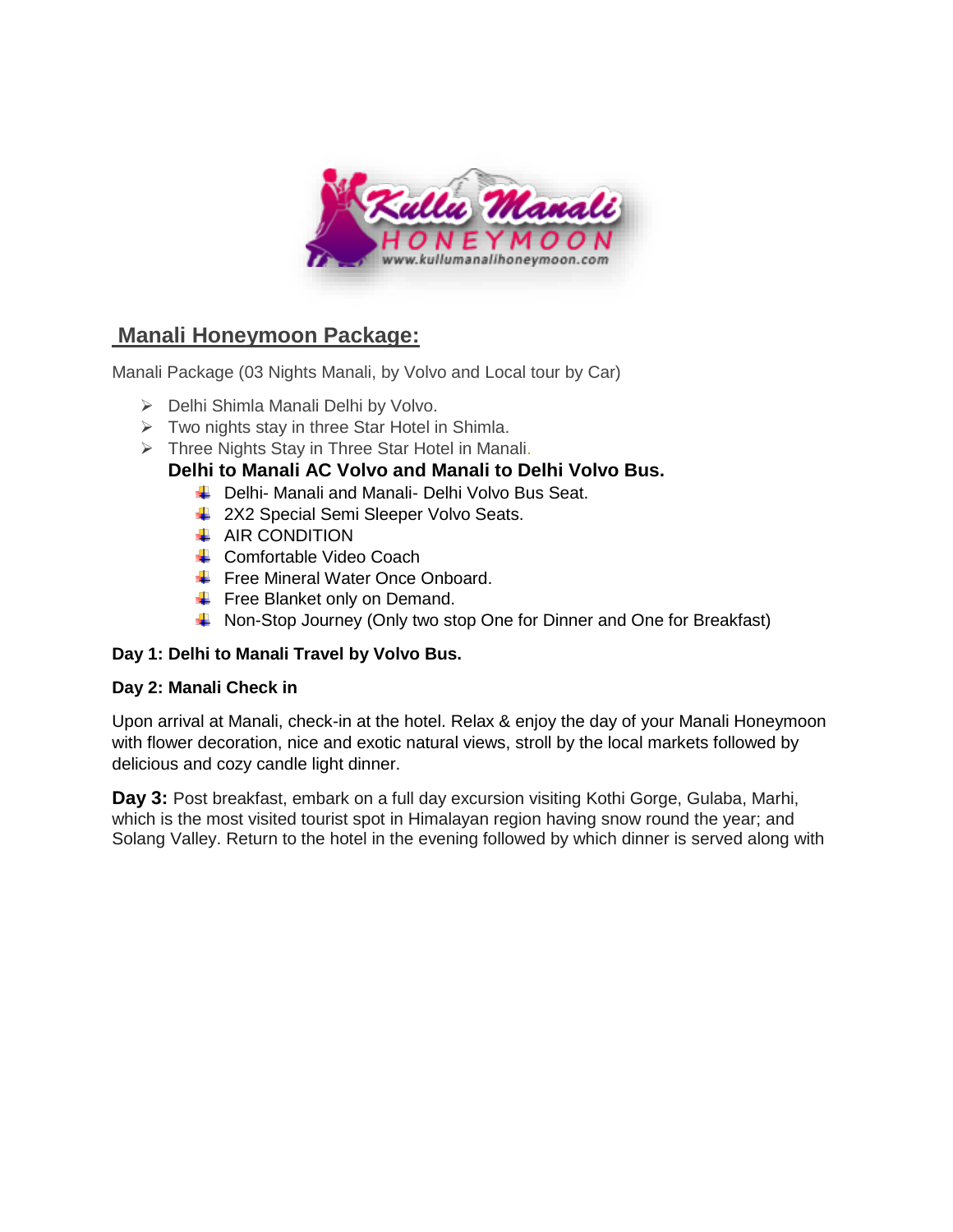an overnight stay in Manali.



#### **Day 4:**

Soak yourself in the magic of Himachal Pradesh's pleasant weather and excellent landscapes, featuring magnificent mountains, splendid lakes.



Its two quaint hill resorts –. A halt at Manali, on your way back, will leave you completely rejuvenated Post breakfast, leave for a city tour which includes Hadimba Devi Temple, Manu Temple, Tibetan Monastery and Vashisht Village. Spend the remaining time at your own leisurely pace. Dinner is served followed by an overnight stay at the hotel in Manali.

#### **Day 5: Manali – Kullu – Manikaran**

On this day, wake up to a delicious breakfast in the hotel and get ready for full day excursion visiting Kullu - Shamshi (Shamshi is famous for Kullu Shawls and Carpets). Later proceed to Manikaran (Hot water springs) (Only if allowed to visit Manikaran by local authorities) en-route Kasol and overnight stay at Manali hotel.